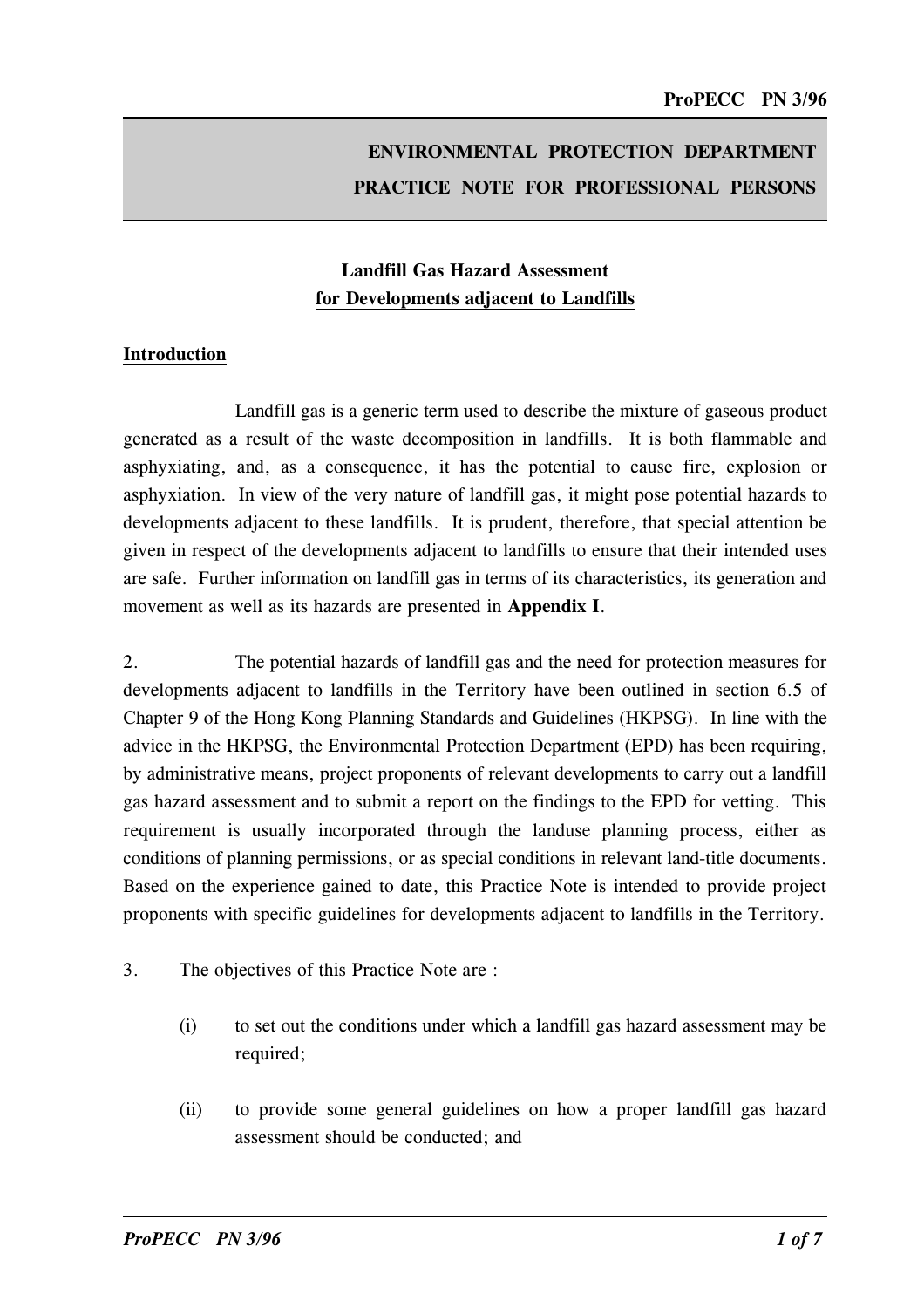(iii) to outline some typical protection measures that are commonly adopted for protection of developments adjacent to landfills.

For the purposes of assessing the degree of risk associated with developments adjacent to landfills, the landfill gas hazard assessment outlined in this Practice Note will only focus on the safety hazards such as fire and explosion. The potential health hazards associated with landfill gas are beyond the scope of this Practice Note.

# Consultation Zone

4. It has been a common approach in many countries to designate a zone around a landfill, within which if development is proposed, the relevant authorities will need to be consulted. This is to ensure that the potential hazards associated with landfill gas are properly considered for developments adjacent to landfills. For similar purpose, a Consultation Zone around each of the landfills in the Territory has been established. There are in total 16 landfills in the Territory and their locations are shown in the appended plan. The Consultation Zone represents the area of land surrounding the landfill boundary as defined by a line running parallel to and 250 m away from the edge of the waste if this can be identified or, if not, the recognized landfill site boundary. Detailed plans delineating such a Consultation Zone for each of the landfills are kept by the EPD and are available for inspection. The extent of the Consultation Zone was established by making reference to international practices and taking into account the local conditions in Hong Kong.

5. It is advisable that the professional persons, who are involved in any development or re-development projects falling in whole or in part within the Consultation Zones, should give attention to the procedures, requirements and guidelines set out below so that the potential hazards associated with landfill gas for the proposed development can be minimized or avoided at an early stage. In this context, the term "development" has the same meaning as that in the Town Planning Ordinance, i.e. "carrying out building, engineering, mining or other operations in, on, over or under land, or making a material change in the use of land or buildings".

# Role of the Professional Person

6. If a proposed development is identified to be within a Consultation Zone, the project proponent or professional person responsible for the development is generally required to carry out a landfill gas hazard assessment and submit the report to the EPD for vetting. It should be emphasized, however, that this requirement is not to be applied indiscriminately with no exception. In situations where certain types of developments are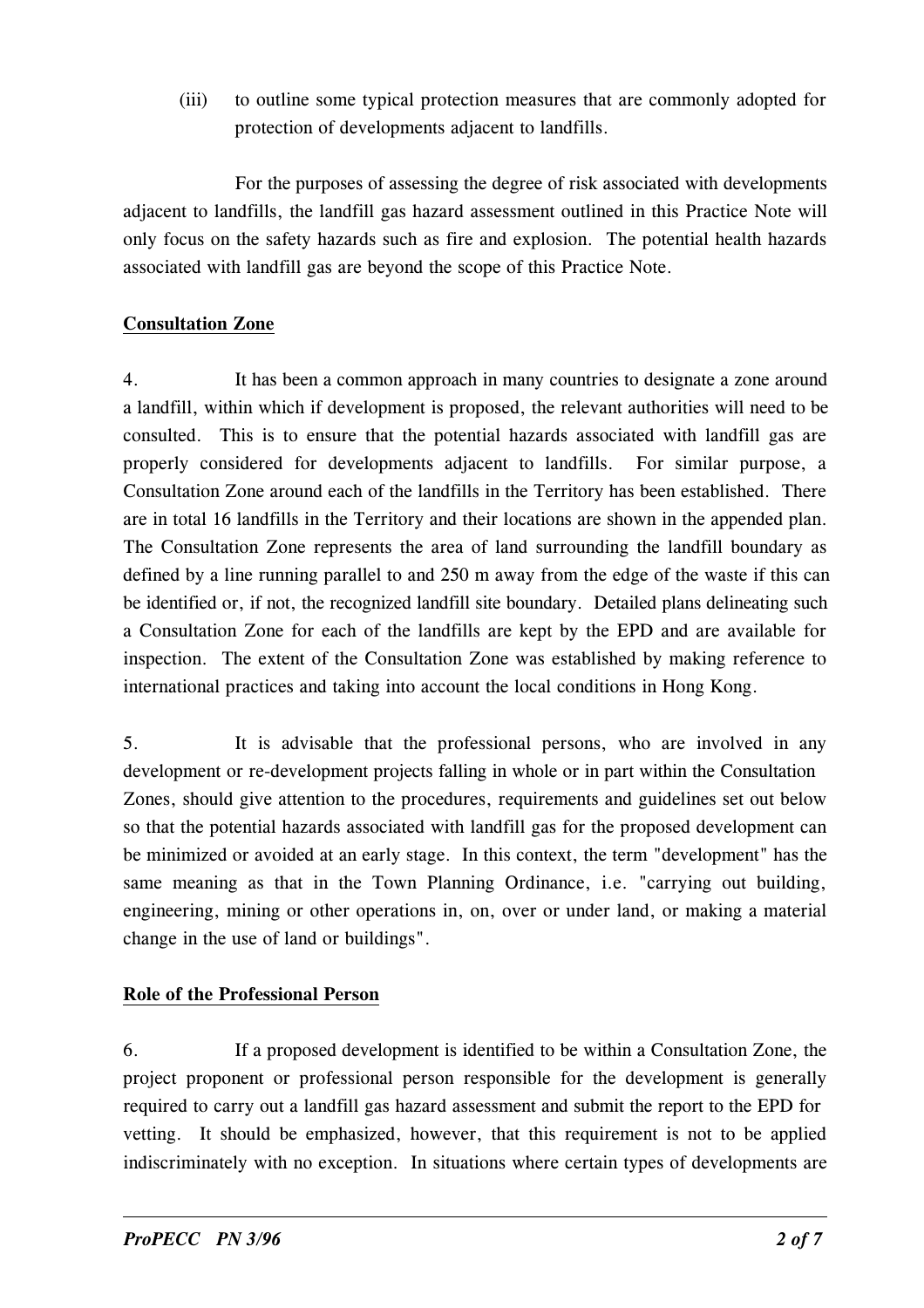evidenced to have a very low sensitivity to landfill gas impacts, the requirement for the hazard assessment in these instances might be waived even though the proposed developments fall within the Consultation Zones. On the other hand, in some particular exceptional circumstances, a landfill gas hazard assessment might be required despite the proposed developments are located outside the Consultation Zones. These mainly refer to situations where the physical setting between a landfill and the proposed site is identified to have distinct geological features (e.g. fault lines and lineaments) or predominant artificial buried structures (e.g. utility tunnels and conduits) and that these will act as the preferential pathways for gas migration. Such exceptional circumstances might warrant a landfill gas hazard assessment to be carried out to ensure the safety of the proposed development. If the need for a landfill gas hazard assessment is in doubt, advice can be sought from the EPD.

7. When the need for a landfill gas hazard assessment is confirmed, the project proponents and professional persons responsible for the proposed developments or redevelopments should :

- (i) carry out a landfill gas hazard assessment to evaluate the degree of risk associated with the proposed development;
- (ii) design suitable precautionary/protection measures to render the proposed development as safe as reasonably practicable;
- (iii) ensure that the precautionary/protection measures will be implemented and constructed in accordance with the design; and
- (iv) establish a maintenance and monitoring programme for ensuring the continued performance of the implemented protection measures.

For planning purposes, the proposed buildings and structures should generally be sited at least 10 m away from the edge of the waste in a landfill.

8. The landfill gas hazard assessment should be carried out and completed for submission to the EPD for vetting at the early planning stage of the project. The early completion of the assessment study will ensure that the identified protection measures be considered and incorporated into the overall design process for the proposed development.

#### Landfill Gas Hazard Assessment

9. In general, a landfill gas hazard assessment entails two main components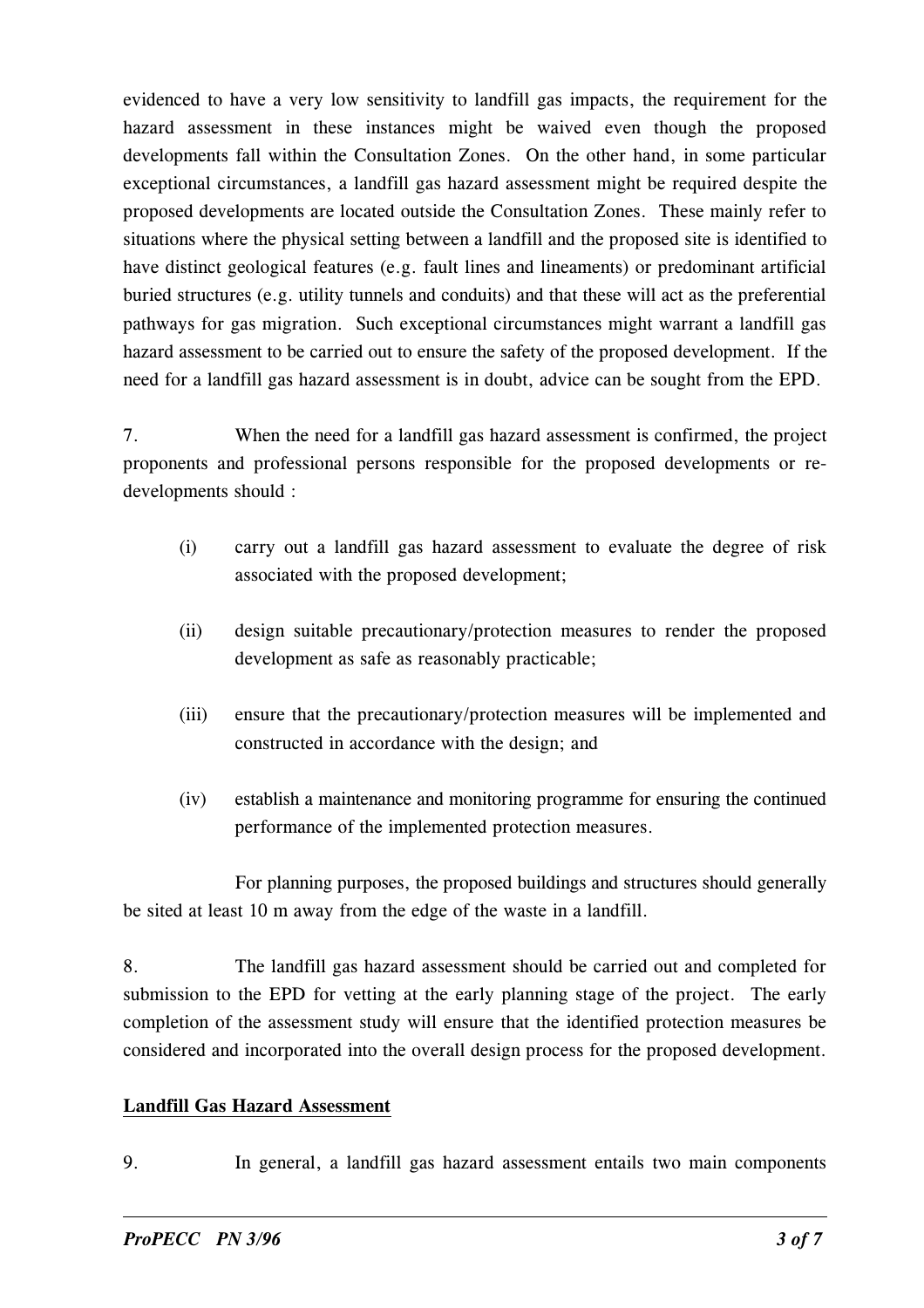comprising a qualitative risk assessment and the design of precautionary/protection measures. Specifically, a proper assessment should include, but is not limited to, the following steps:

- (i) review of background information pertaining to the landfill(s) that might have potential impacts on the proposed development (e.g. landfill site history, waste type and age, geological and hydrogeological data and environmental monitoring data);
- (ii) evaluation of the nature and extent of the sources, including the likely concentrations and/ or amounts of hazardous emissions which might have the potential for impacts on the proposed development;
- (iii) identification of the possible pathways through the ground, underground cavities, utilities and ground water, and the nature of these pathways through which the hazardous emissions must traverse if they were to reach the proposed development;
- (iv) identification of the potential targets associated with the proposed development which are sensitive to the impacts of the hazardous emissions (e.g. building basements, underground car parks, unventilated excavations and any other confined spaces);
- (v) assessment of the degree of risk which the hazardous emissions may pose to the sensitive targets for each possible source-pathway-target combination, using a qualitative technique;
- (vi) formulation of suitable precautionary measures for the safe construction of the proposed development and suitable protection measures for its safe intended use; and
- (vii) identification of monitoring requirement for assessing the adequacy and performance of the implemented protection measures.

10. As assessing the degree of risk and designing the appropriate protection measures require special expertise, it is advised that experienced professional persons who have the sound knowledge and experience in this particular field should be engaged for the above-discussed hazard assessment study.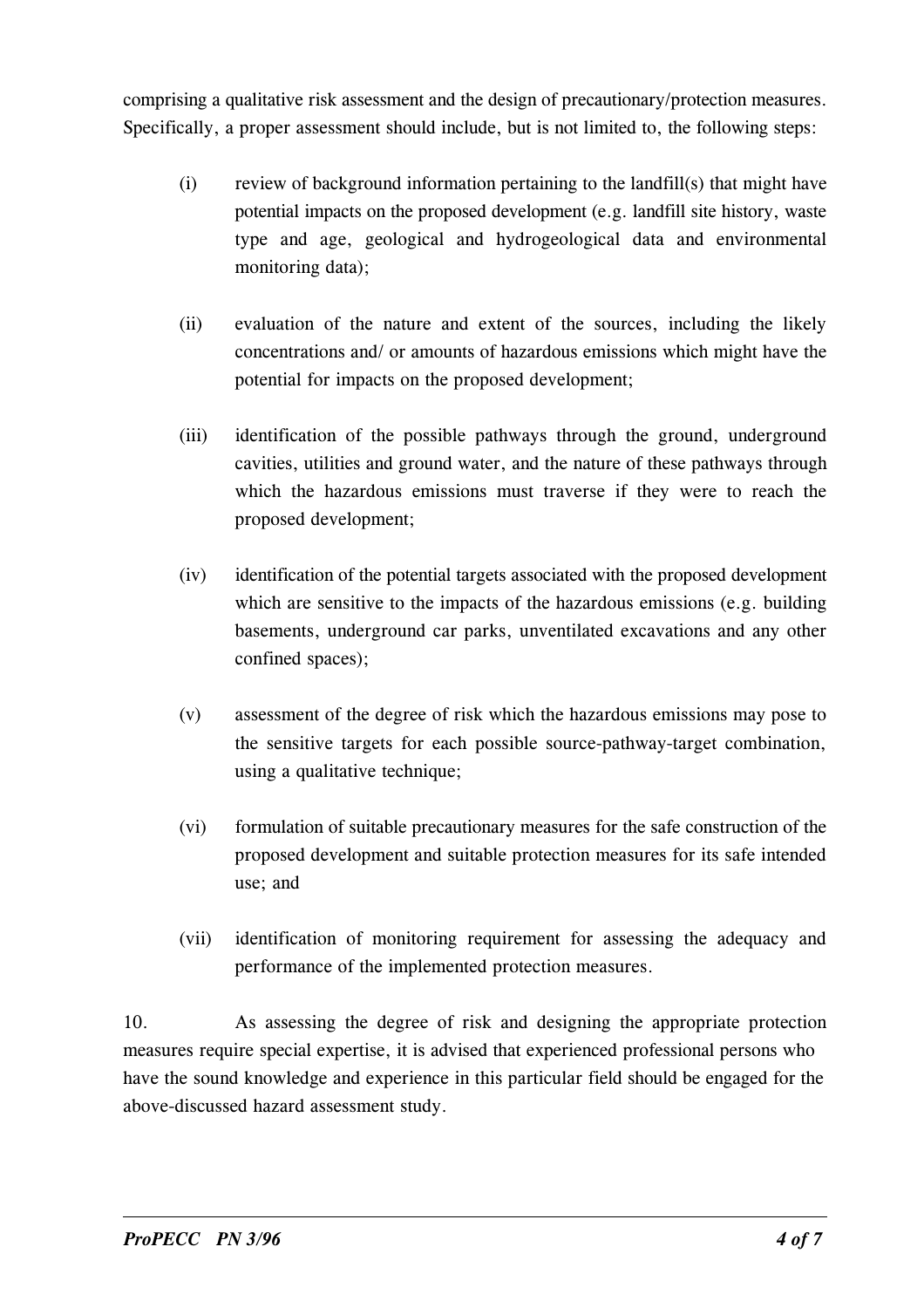#### Landfill Gas Protection Measures

11. A wide range of protection measures is available for protection of developments against landfill gas hazards. However, they can be broadly classified as either passive control systems or active control systems. These may include, but are not limited to, the following :

Passive Control Systems :

- passive trench vents or well vents in the ground;
- physical barriers in the ground; -
- passive ventilation (vents) systems beneath the building floor; and -
- physical barriers beneath or inside the building floor. -

# Active Control Systems :

- active trench vents or well vents in the ground; and
- active ventilation (vents) systems beneath the building floor.

12. The selection of an appropriate protection measure is site-specific, and is dependent on the degree of risk identified for the proposed development. In some cases, it may be necessary to adopt a combination of protection measures under either or both of the passive and active control systems. A brief description of these protection measures is presented in Appendix II.

13. Landfill gas hazards that may arise during the construction phase should not be overlooked. To ensure safe construction of the development, precautionary measures should be clearly laid down and adhered to with respect to, for example, welding and flamecutting, trenching and excavation as well as creation of confined spaces at, near to or below ground. Periodic monitoring should also be carried out at all works areas, particularly in all excavations and confined spaces created on site.

# Advice from the Environmental Protection Department

14. The Environmental Protection Department is presently preparing a Guidance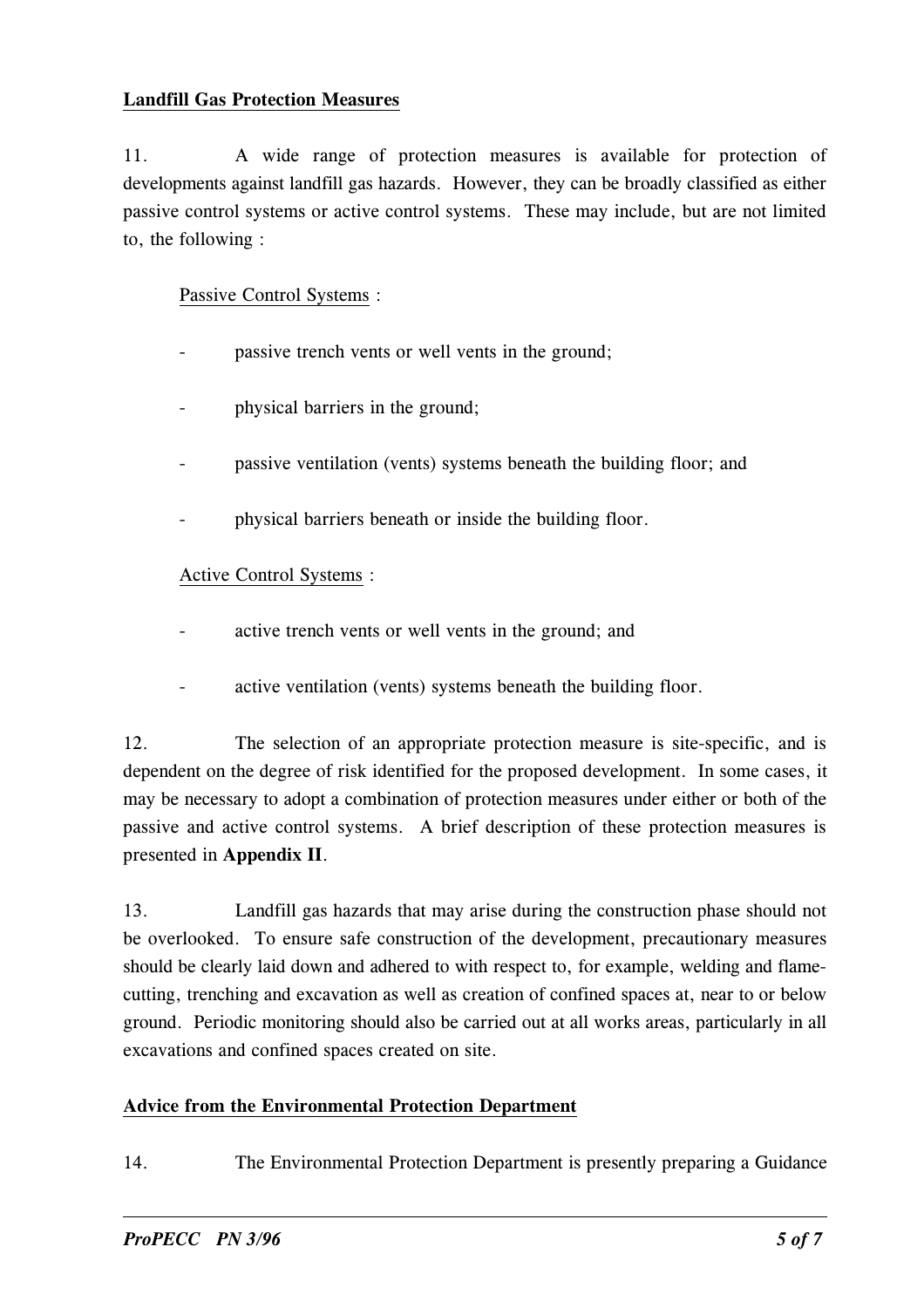Note which will provide more detailed guidelines for carrying out the qualitative risk assessment and designing the appropriate protection measures against landfill gas hazards for developments adjacent to landfills. In parallel, the EPD is also developing an electronic database which shall contain information including environmental monitoring data for landfill gas, leachate and groundwater for each of the landfills in the Territory. To facilitate the project proponents in carrying out the landfill gas hazard assessment, access to the Guidance Note as well as the database will be made available to the project proponents when they are completed. Enquiries for further information and specific advice on landfill gas hazard issues can be addressed to: Facilities Development Group, Environmental Protection Department (Attention Mr. Andy King, Telephone No. 2835 1177, Faxline No. 2591 6662).

> (Robert J.S. Law) Director of Environmental Protection

Environmental Protection Department 28/F Southorn Centre 130 Hennessy Road Wan Chai

Issued December 1996 Ref. : EP 81/C2/28 Annex I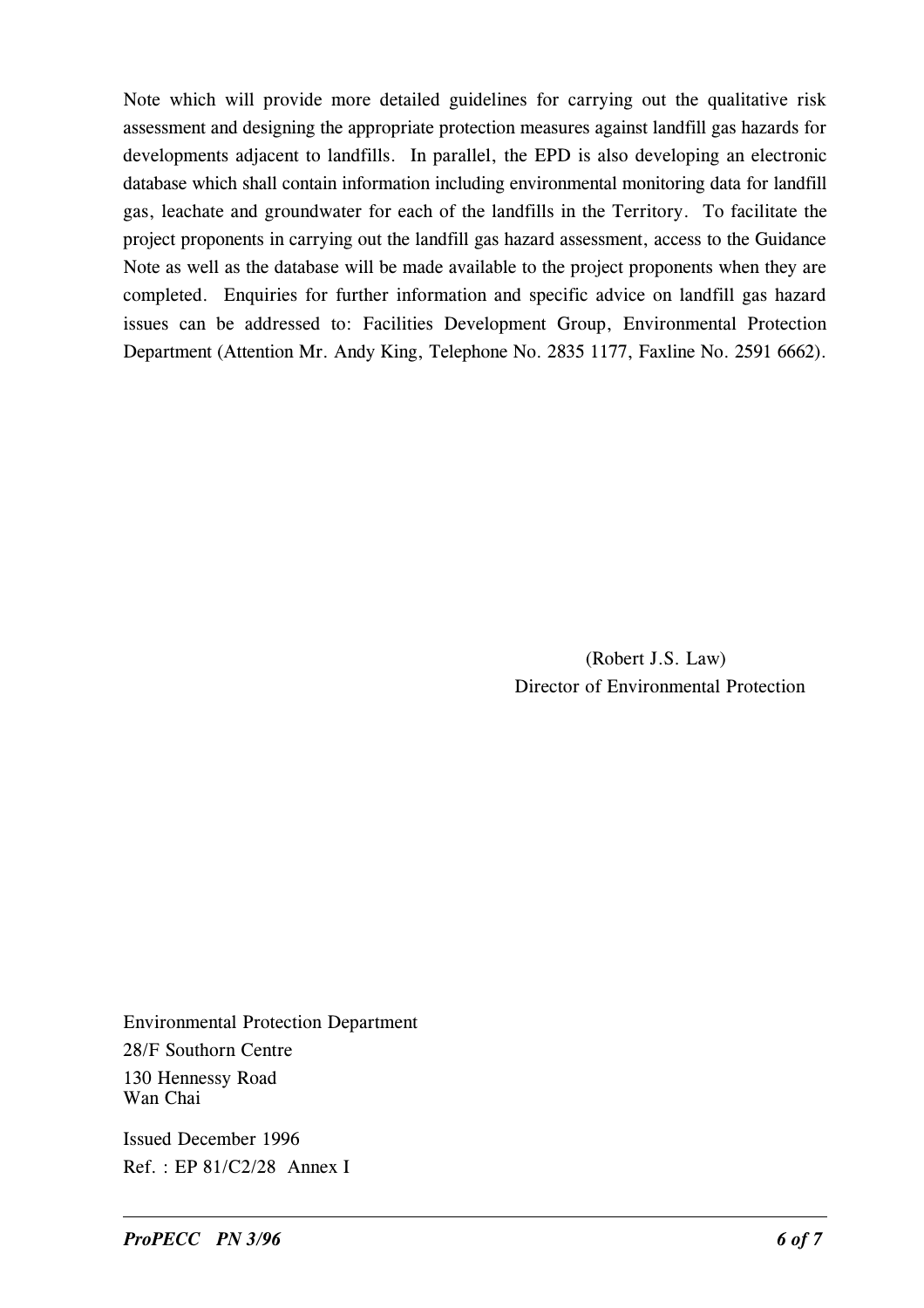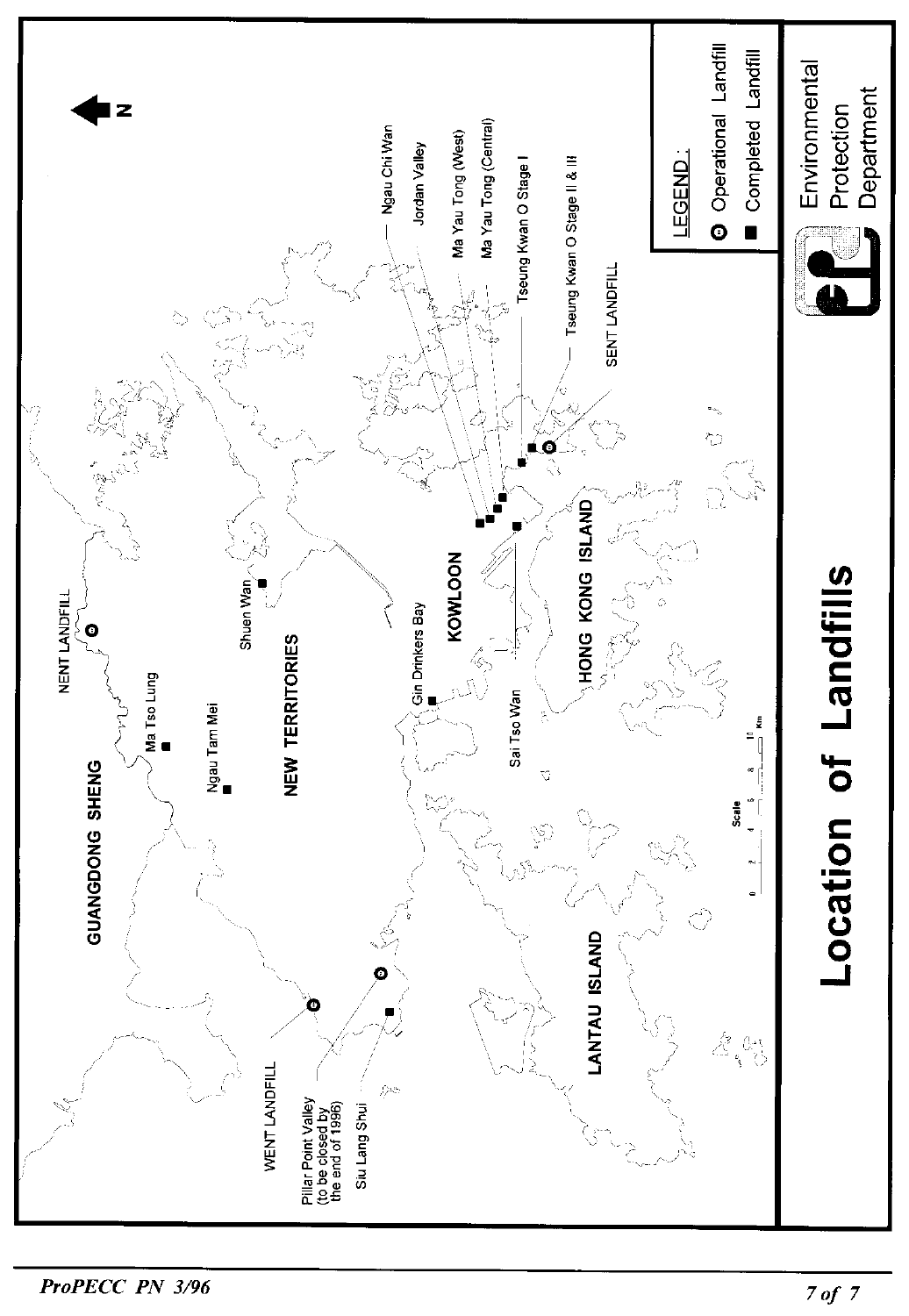#### Appendix I

### Back�round Information on Landfill Gas

#### (I) Landfill Gas Characteristics

 generated as a result of the waste decomposition. It consists principally of methane (about Landfill gas is a generic term used to describe the mixture of gaseous by-product 60%) and carbon dioxide (about 35 %) as well as other low levels of compounds, including nitrogen, sulphides and organics. The actual composition of landfill gas varies, depending on the make-up of waste and the various stages of decomposition of waste.

Methane, which is colourless and odourless, is the constituent of most concern. It is highly flammable and can be explosive when all three of the following conditions are met :

- (a) its concentration in air is between 5 to 15  $%$  by volume (the Lower Explosive Limit (LEL) and Upper Explosive Limit (UEL), respectively) ;
- (b) the gases are in a confined or semi-confined space; and
- (c) a source of ignition is present.

 Carbon dioxide is colourless, odourless and noncombustible. It is a constituent also of concern because, in the absence of oxygen, it can asphyxiate humans and animals.

# (II) Landfill Gas Generation and Movement

Landfill gas is generated as a result of the biological decomposition of organic materials in landfills. In the initial stage of decomposition, waste begins to break down under the aerobic (in the presence of oxygen) condition, producing mainly carbon dioxide and water. As the oxygen is used up within the filled area, the process proceeds to anaerobic (absence of free oxygen) decomposition, where both methane and carbon dioxide are produced. Methane production from landfilled wastes normally reaches a maximum rate at about two years after placement and may continue at this rate for many years. This depends on such factors as waste composition, age, density, temperature and depth; the site operations practice; the position of the water/leachate level as well as local climate.

Landfill gas moves through the subsurface by convection and / or by diffusion. In general, convection is the predominant transport mechanism in dry, coarse-grained soil.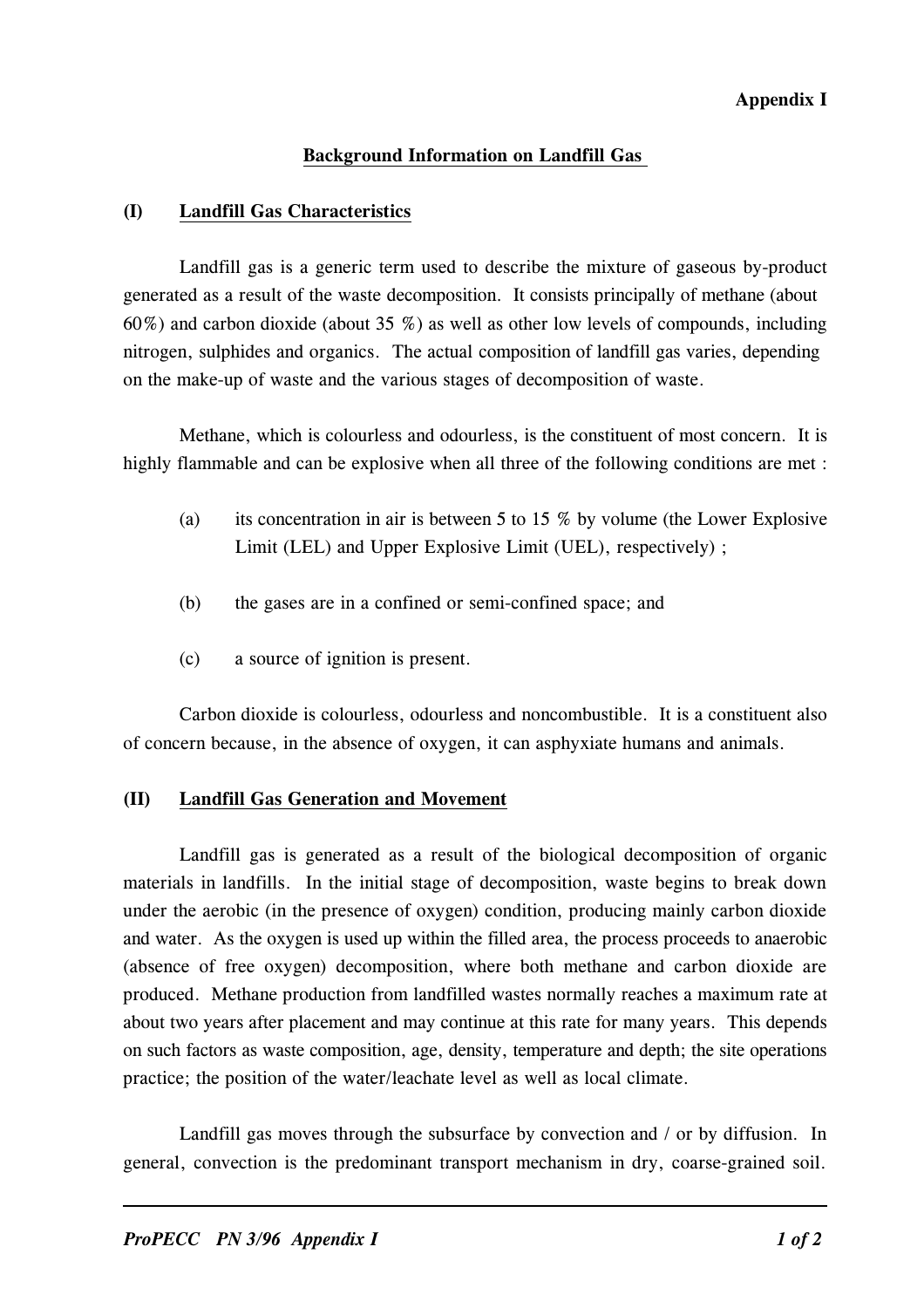Whereas, in dry, fine-grained soil, diffusion is the likely governing mechanism. However, both convection and diffusion mechanisms will cease to operate when the migrating pathway through which landfill gas tends to move becomes fully saturated. It should be noted, however, that landfill gas may dissolve in and move along with groundwater and may subsequently be released from it.

# (III) Landfill Gas Potential Hazards

Landfill gas generated at a landfill site has a tendency to migrate off site, potentially affecting the nearby buildings and structures. Landfill gas has the potential to cause explosion, fire or asphyxiation if it migrates into and accumulates in the confined spaces such as building basements, underground car parks, lift shafts, pumping stations and maintenance chambers. For the same reasons, temporary structures such as site huts and any other unventilated enclosures erected during construction are also exposed to landfill gas hazards. Underground services might also be susceptible to the potential hazards associated with landfill gas as they commonly form the preferential pathways for landfill gas. These include sewer drains, storm drains and service ducts.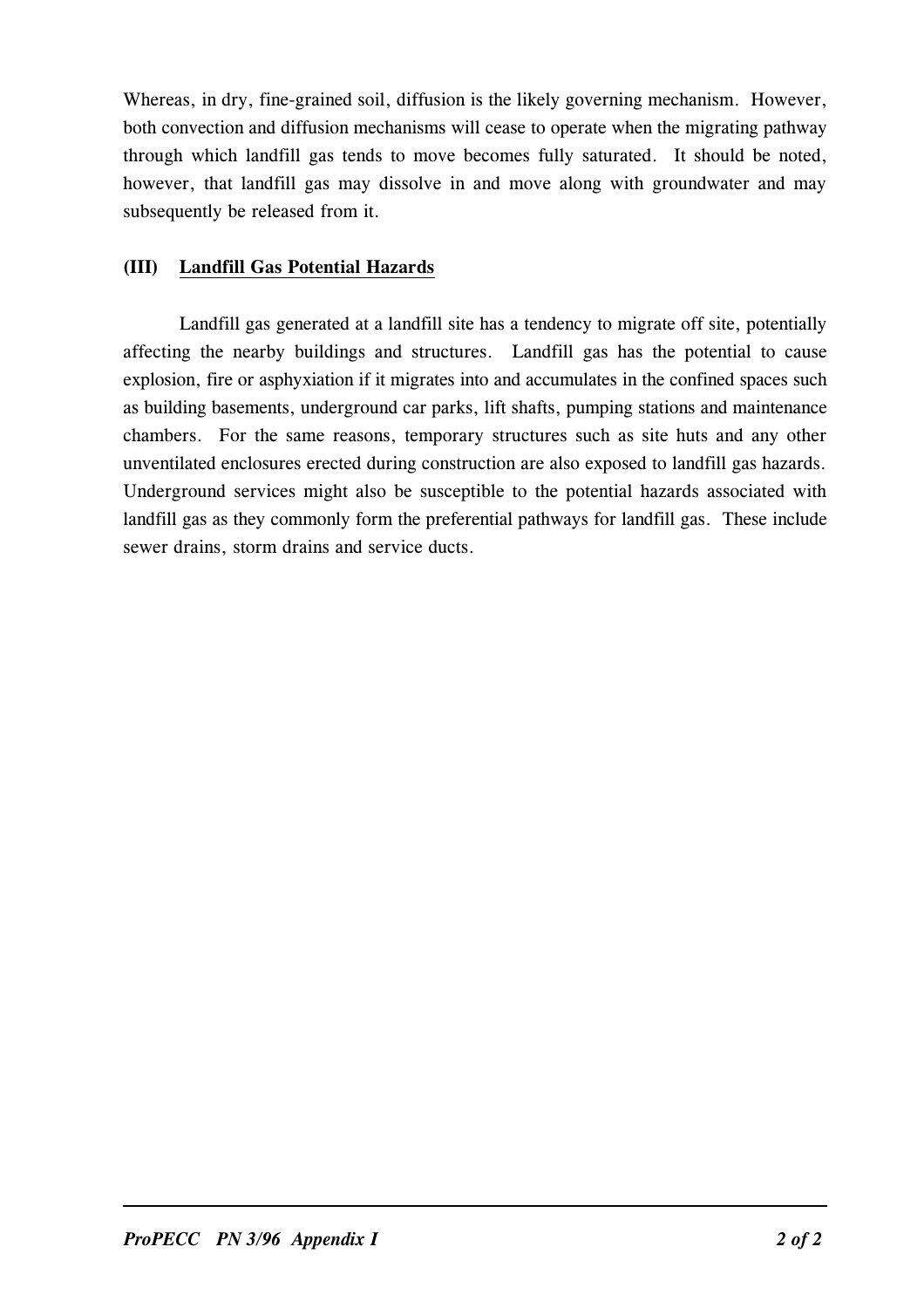# T�pical Landfill Gas Protection Measures

- (I) The landfill gas protection measures should be designed to meet the following objectives :
	- (a) to prevent landfill gas from entering all buildings, services, ducts and confined air spaces;
	- (b) to ensure the development is safe for its intended purpose throughout the remaining gas producing lifetime of the landfill; and
	- (c) to be simple, robust and easy to maintain.
- (II) There are a number of protection measures commonly adopted for protection of developments adjacent to landfills. These include both passive and active control systems :

#### Passive Control Systems :

(a) Passive Trench �ents or Well �ents in the Ground

Passive trench vents or well vents are control measures that provide an engineered escape route for landfill gas, and they are usually installed across the potential migration pathway at the site boundary. Trench vents usually consist of a granular backfilled trench with vertical vent pipes installed along the trench. Well vents are the special case of trench vents, and they are typically perforated piping installed vertically into pre-drilled boreholes with the top of the pipe extending above ground for venting.

(b) Physical Barriers in the Ground

Physical barriers basically comprise low-permeability barriers, which may be constructed of earth, soil bentonite, cement bentonite or geosynthetics, to impede the flow of gas. To ensure effective control of landfill gas, barriers are required to extend below the water table or keyed into a low-permeability zone. These systems are commonly constructed across the potential migration pathway to intercept and prevent migrating gas from entering the development.